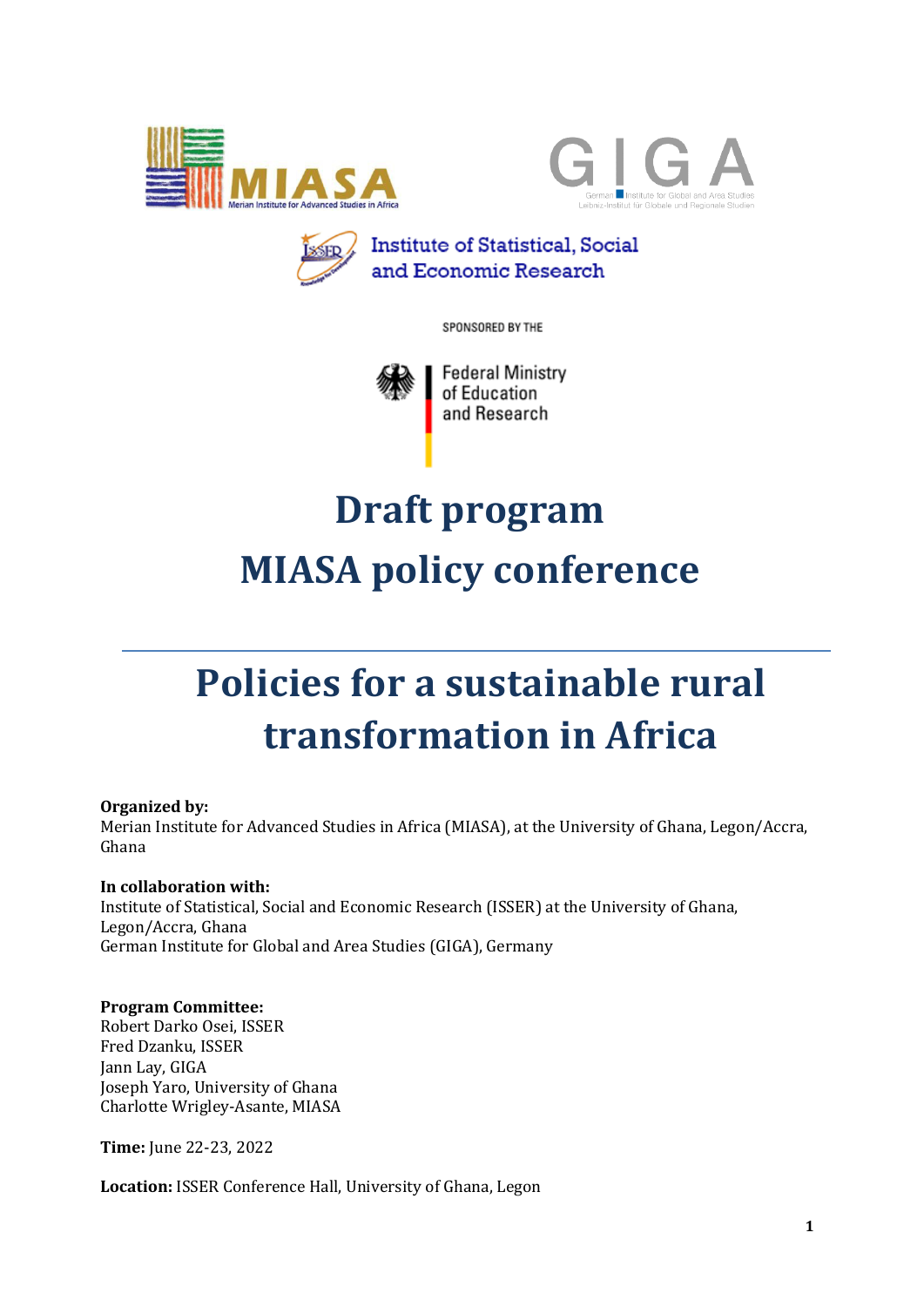## **Draft program:**

| Day 1   June 22, 2022 |                                                                                                                                                                                     |                                                                                                                                                                                                                                                                                                                                                                                                                                                                                                                                                                                                                                                                                                                                                                      |
|-----------------------|-------------------------------------------------------------------------------------------------------------------------------------------------------------------------------------|----------------------------------------------------------------------------------------------------------------------------------------------------------------------------------------------------------------------------------------------------------------------------------------------------------------------------------------------------------------------------------------------------------------------------------------------------------------------------------------------------------------------------------------------------------------------------------------------------------------------------------------------------------------------------------------------------------------------------------------------------------------------|
| 10.00 am-12.30 pm     | Welcome and keynote (hybrid)                                                                                                                                                        |                                                                                                                                                                                                                                                                                                                                                                                                                                                                                                                                                                                                                                                                                                                                                                      |
|                       | Welcome notes                                                                                                                                                                       | Charlotte Wrigley-Asante and Susann Baller, MIASA<br>٠<br>Peter Quartey, ISSER<br>$\blacksquare$<br>Daniel Frimpong Ofori, Provost, University of Ghana                                                                                                                                                                                                                                                                                                                                                                                                                                                                                                                                                                                                              |
|                       | Introduction to the conference theme<br>and presentation of the program                                                                                                             | Jann Lay, GIGA                                                                                                                                                                                                                                                                                                                                                                                                                                                                                                                                                                                                                                                                                                                                                       |
|                       | Keynote by Awudu Abdulai,<br>University of Kiel, Germany<br>Moderated by Fred Dzanku, ISSER                                                                                         | The role of public policy in the rural structural transformation process in<br>Africa                                                                                                                                                                                                                                                                                                                                                                                                                                                                                                                                                                                                                                                                                |
| 12:30 am -1:30 pm     | Lunch Break                                                                                                                                                                         |                                                                                                                                                                                                                                                                                                                                                                                                                                                                                                                                                                                                                                                                                                                                                                      |
| 1:30-3 pm             | Parallel sessions 1                                                                                                                                                                 |                                                                                                                                                                                                                                                                                                                                                                                                                                                                                                                                                                                                                                                                                                                                                                      |
|                       | Session 1a (hybrid): Policies for a<br>sustainable commercialization of<br>African agriculture, key findings from<br>the APPRA project<br>Organizer: Fred Dzanku and<br>Joseph Yaro | Dzifa Tovikey, University of Ghana: The smallholder vertical integration<br>$\blacksquare$<br>pathway to inclusive commercialization: lessons from the oil palm belt of<br>south-western Ghana<br>Joseph Yaro, University of Ghana: The changing land and labour relations<br>in cocoa production in Ghana: lessons for agricultural policy making in<br>Africa<br>Milu Muyanga, Michigan State University: Medium-Scale Farming as a<br>Policy Tool for Agricultural Commercialization and Small-Scale Farms<br><b>Transformation in Nigeria</b><br>Aida Isinika, Sokoine University of Agriculture: Linking smallholders with<br>large scale investors for rural transformation: Experience form rice<br>commercialization in Mngeta in Kilombero valley, Tanzania |
|                       | Session 1b: Rural development<br>interventions                                                                                                                                      | Oyakhilomen Oyinbo, Swedish University of Agricultural Sciences,<br>$\blacksquare$<br>Ahmadu Bello University, Zaria, Nigeria: Digital innovations, agricultural<br>productivity growth and environmental sustainability: A randomized<br>evaluation in Nigeria<br>Martin Paul Jr. Tabe-Ojong, IFPRI: Are Agro-clusters Pro-Poor? Evidence<br>from Ethiopia                                                                                                                                                                                                                                                                                                                                                                                                          |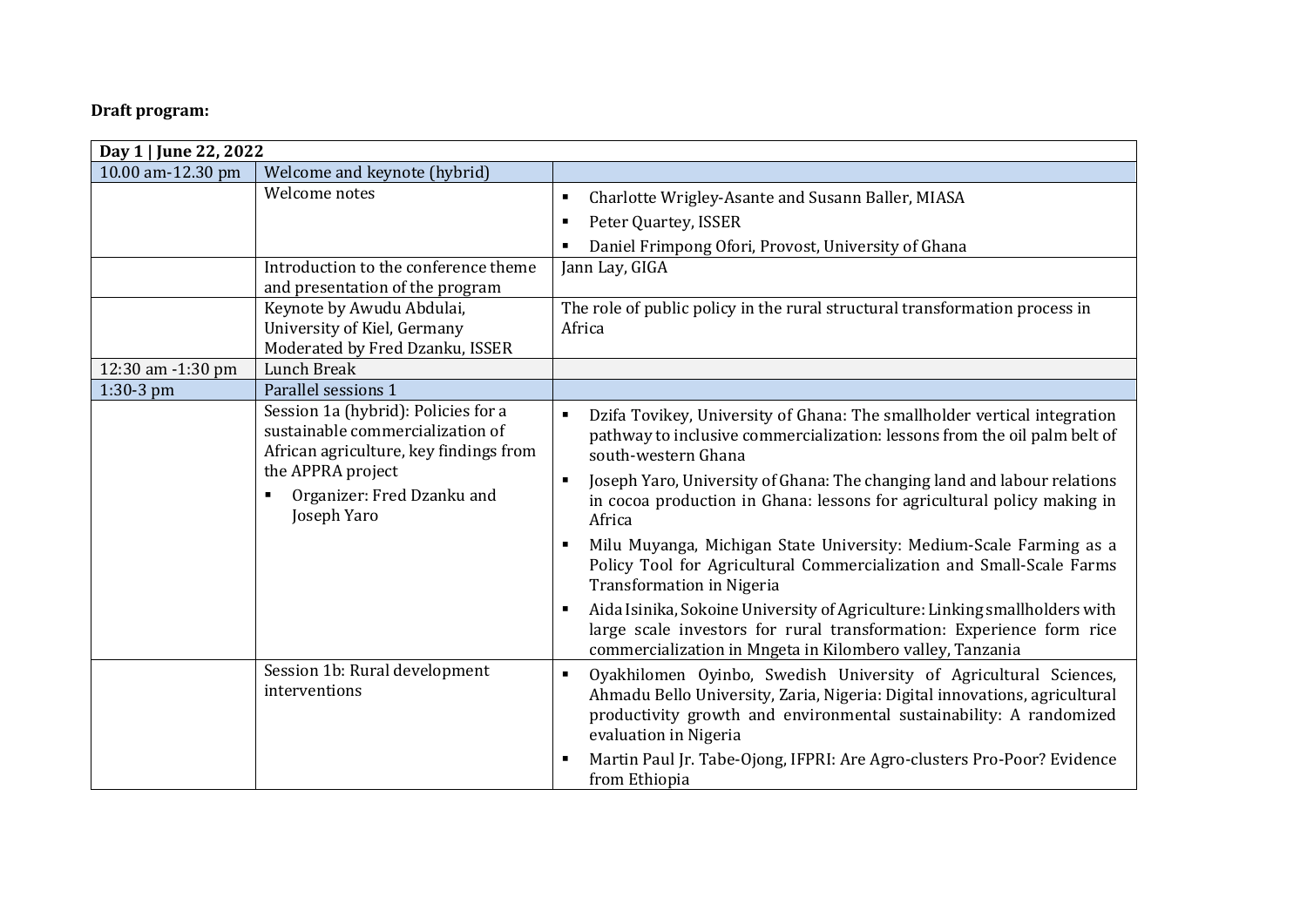|                |                                                                                                                                                                       | Baba Adam, University of Kiel: Examining the impact of conservation<br>agriculture and participation in field demonstrations on productivity and<br>efficiency among farmers in Ghana<br>Florian Freund, University of Oxford: Re-designing agricultural subsidies<br>in sub-Saharan Africa                                                                                   |
|----------------|-----------------------------------------------------------------------------------------------------------------------------------------------------------------------|-------------------------------------------------------------------------------------------------------------------------------------------------------------------------------------------------------------------------------------------------------------------------------------------------------------------------------------------------------------------------------|
| $3:00-3:30$ pm | Coffee/tea                                                                                                                                                            |                                                                                                                                                                                                                                                                                                                                                                               |
| $3:30-5$ pm    | High-level policy panel (hybrid): Key<br>issues and policy priorities for a<br>sustainable rural development in<br>Ghana and beyond<br>Moderated by Robert Darko Osei | Irene Susana Egyir, University of Ghana<br>Patrick Kojo Ofori, Deputy Director and Head of M&E Division at Ministry<br>of Food and Agriculture, Ghana<br>Charles Kwowe Nyaaba, Executive Director Peasant Farmers Association<br>of Ghana<br>Charles Abugre, United Nations Millennium Campaign<br>Nina Hissen-Wright, Foreign, Commonwealth and Development Office,<br>Ghana |
| $6-8$ pm       | Conference dinner                                                                                                                                                     |                                                                                                                                                                                                                                                                                                                                                                               |

| Day 2   June 23, 2022 |                                                                                                                                                                                                       |                                                                                                                                                                                                                                                                                                                                                                                                                                         |  |
|-----------------------|-------------------------------------------------------------------------------------------------------------------------------------------------------------------------------------------------------|-----------------------------------------------------------------------------------------------------------------------------------------------------------------------------------------------------------------------------------------------------------------------------------------------------------------------------------------------------------------------------------------------------------------------------------------|--|
| 9.00-10.30 am         | Parallel sessions 2                                                                                                                                                                                   |                                                                                                                                                                                                                                                                                                                                                                                                                                         |  |
|                       | Session 2a (hybrid): Youth, National<br>Service and the Transformation of<br>Agriculture in Rural Africa<br>Organizer: Sulley Ibrahim, Conflict<br>Research Network West Africa<br>(CORN West Africa) | Abdul-Gafar Tobi Oshodi, Lagos State University, and Sulley Ibrahim,<br>п<br>Conflict Research Network West Africa (CORN West Africa), Accra:<br>What motivates young people in agriculture?<br>Felix Longi, University for Development Studies (UDS), Tamale, and<br>$\blacksquare$<br>Abdul-Gafar Tobi Oshodi, Lagos State University: Youth work as a tool<br>for rural transformation: Some lessons and agenda for policy in Africa |  |
|                       | Session 2b: Oil Palm and Rural<br>Transformation in Africa<br>Organizer: Martin Paul Jr. Tabe-<br>Ojong, International Food Policy<br>Research Institute (IFPRI)                                      | Raymond N. Nkongho, University of Buea, Cameroon: Oil palm<br>expansion and deforestation in Southwest Cameroon associated with<br>proliferation of informal mills<br>Martin Paul Jr. Tabe-Ojong, IFPRI: Oil palm production, income gains,<br>$\blacksquare$<br>and off-farm employment among independent producers in Cameroon<br>Anette Ruml, GIGA: Contract farming, contract design and smallholder<br>livelihoods                 |  |
| 10:30-11:00 am        | Coffee/tea                                                                                                                                                                                            |                                                                                                                                                                                                                                                                                                                                                                                                                                         |  |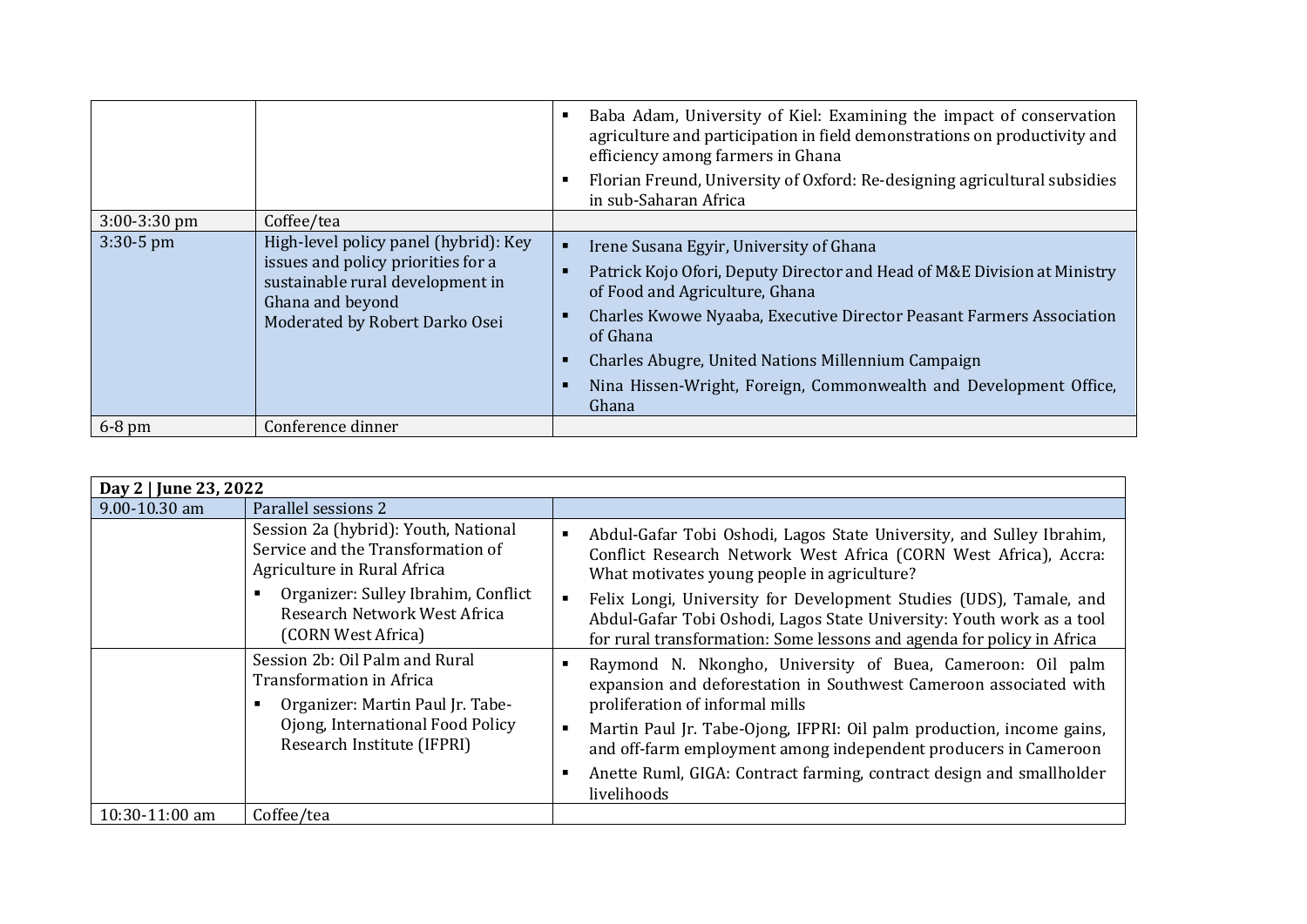| 11:00-12:30     | Junior keynote by Eva Marie Meemken,<br>ETH Zürich                                                                                                                                                                                                                                                        | Socioeconomic and Environmental Effects of Sustainability Standards in<br><b>Global Food Systems</b>                                                                                                                                                                                                                                                                                                                                                                                                              |
|-----------------|-----------------------------------------------------------------------------------------------------------------------------------------------------------------------------------------------------------------------------------------------------------------------------------------------------------|-------------------------------------------------------------------------------------------------------------------------------------------------------------------------------------------------------------------------------------------------------------------------------------------------------------------------------------------------------------------------------------------------------------------------------------------------------------------------------------------------------------------|
| 12:30am-2:30 pm | Poster session with finger food/drinks                                                                                                                                                                                                                                                                    |                                                                                                                                                                                                                                                                                                                                                                                                                                                                                                                   |
|                 | Poster 1                                                                                                                                                                                                                                                                                                  | Abdul-Rahaman Awal, University of Development Studies, Tamale:<br>$\blacksquare$<br>Agrifood System Participation and Production Efficiency among<br>Smallholder Vegetable farmers in Northern Ghana<br>Discussant: Anette Ruml, GIGA<br>٠                                                                                                                                                                                                                                                                        |
|                 | Poster 2                                                                                                                                                                                                                                                                                                  | Antoine Castet, Panthéon-Sorbonne, Paris: The impact of large-scale<br>٠<br>land acquisitions on food security<br>Discussant: Jann Lay, GIGA<br>٠                                                                                                                                                                                                                                                                                                                                                                 |
|                 | Poster 3                                                                                                                                                                                                                                                                                                  | Alice Bonou, National University of Agriculture, Benin: Migration as<br>٠<br>Adaptation to Climate Change in Northern Benin<br>Discussant: Evans Osabouhien, Covenant University<br>٠                                                                                                                                                                                                                                                                                                                             |
|                 | Poster 4                                                                                                                                                                                                                                                                                                  | Raphael Babatunde, University of Ilorin: Impact of Agricultural Health<br>٠<br>Training Programme on the Productivity of Crop Farmers: Evidence<br>from Randomized Control Trial in Nigeria<br>Discussant: Gunther Bensch, RWI<br>п                                                                                                                                                                                                                                                                               |
|                 | Poster 5                                                                                                                                                                                                                                                                                                  | Daniel Geissel, GIGA: Conflicts and large-scale land acquisitions:<br>٠<br>Evidence from Sub-Saharan Africa<br>Discussant: Fred Dzanku, ISSER<br>٠                                                                                                                                                                                                                                                                                                                                                                |
| 2:30-4:00 pm    | Parallel sessions 3                                                                                                                                                                                                                                                                                       |                                                                                                                                                                                                                                                                                                                                                                                                                                                                                                                   |
|                 | Session 3a (hybrid): Toward an<br>inclusive agriculture development<br>policy in Sub-Saharan Africa informed<br>by robust methodologies and Earth<br>Observation data<br>Organizer: Dilini<br>٠<br>Abeygunawardane, Leibniz<br>Institute of Agricultural<br>Development in Transition<br>Economies (IAMO) | Dilini Abeygunawardane, IAMO: What do we really know about the<br>$\blacksquare$<br>impacts of large-scale agricultural investments in Sub-Saharan Africa:<br>The facts, myths, and the in-betweens<br>Cristina Chiarella, Earth and Life Institute, UCLouvain: Balancing the<br>$\blacksquare$<br>trade-offs between land productivity, labor productivity, and labor<br>intensity<br>Michelle Picoli, Earth and Life Institute, UCLouvain: Earth Observation<br>٠<br>data for sustainable rural transformation, |